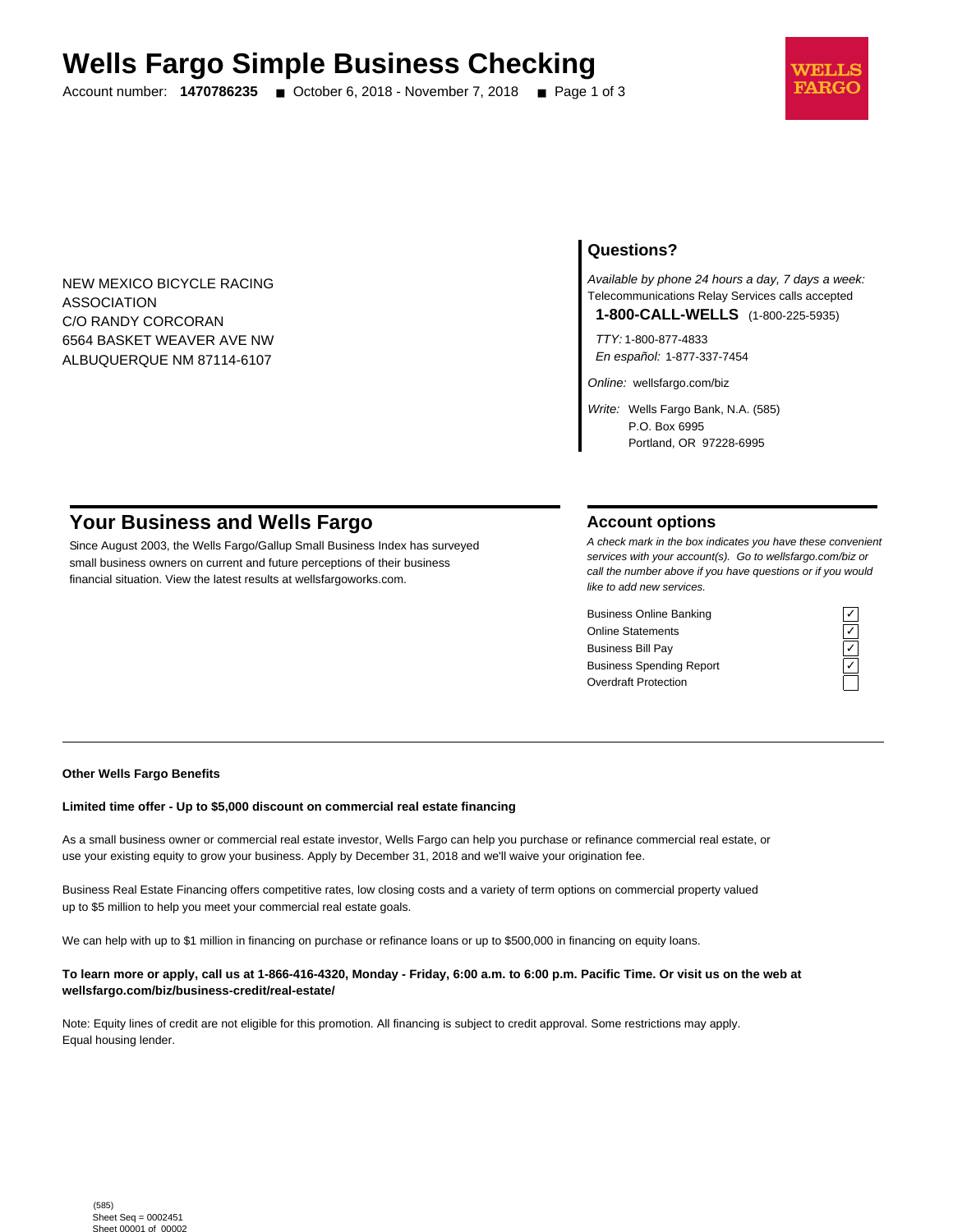

| <b>Activity summary</b>            |             |
|------------------------------------|-------------|
| Beginning balance on 10/6          | \$13,888.28 |
| Deposits/Credits                   | 1,018.32    |
| Withdrawals/Debits                 | $-0.00$     |
| Ending balance on 11/7             | \$14,906.60 |
| Average ledger balance this period | \$14,027.09 |

## Account number: **1470786235 NEW MEXICO BICYCLE RACING SOCIATION C/O RANDY CORCORAN** w Mexico account terms and conditions apply Direct Deposit use uting Number (RTN): 107002192 Wire Transfers use Routing Number (RTN): 121000248

#### **Overdraft Protection**

l

This account is not currently covered by Overdraft Protection. If you would like more information regarding Overdraft Protection and eligibility requirements please call the number listed on your statement or visit your Wells Fargo store.

## **Transaction history**

|               | Check                  |                                                            | Deposits/  | Withdrawals/  | Ending daily |
|---------------|------------------------|------------------------------------------------------------|------------|---------------|--------------|
| Date          | Number                 | Description                                                | Credits    | <b>Debits</b> | balance      |
| 10/29         |                        | Mobile Deposit: Ref Number: 716290807135                   | 218.00     |               | 14,106.28    |
| 11/5          |                        | USA Cycling, Inc Trade Pay 181101 Nmbra New Mexico Bicycle | 406.32     |               |              |
|               |                        | Rac                                                        |            |               |              |
| 11/5          |                        | Mobile Deposit: Ref Number: 309050388741                   | 75.00      |               |              |
| 11/5          |                        | Mobile Deposit: Ref Number: 309050388567                   | 80.00      |               |              |
| 11/5          |                        | Mobile Deposit: Ref Number: 209050388381                   | 125.00     |               |              |
| 11/5          |                        | Mobile Deposit: Ref Number: 010050403337                   | 55.00      |               |              |
| 11/5          |                        | Mobile Deposit: Ref Number: 110050403582                   | 59.00      |               | 14,906.60    |
|               | Ending balance on 11/7 |                                                            |            |               | 14,906.60    |
| <b>Totals</b> |                        |                                                            | \$1,018.32 | \$0.00        |              |

The Ending Daily Balance does not reflect any pending withdrawals or holds on deposited funds that may have been outstanding on your account when your transactions posted. If you had insufficient available funds when a transaction posted, fees may have been assessed.

#### **Monthly service fee summary**

For a complete list of fees and detailed account information, see the Wells Fargo Account Fee and Information Schedule and Account Agreement applicable to your account (EasyPay Card Terms and Conditions for prepaid cards) or talk to a banker. Go to wellsfargo.com/feefaq for a link to these documents, and answers to common monthly service fee questions.

| Fee period 10/06/2018 - 11/07/2018                 | Standard monthly service fee \$10.00 | You paid \$0.00              |
|----------------------------------------------------|--------------------------------------|------------------------------|
| How to avoid the monthly service fee               | Minimum required                     | This fee period              |
| Have any ONE of the following account requirements |                                      |                              |
| Average ledger balance                             | \$500.00                             | $$14.027.00$ $\triangledown$ |
| C1/C1                                              |                                      |                              |

## **Account transaction fees summary**

|                            |            | Units    | Excess | Service charge per | <b>Total service</b> |
|----------------------------|------------|----------|--------|--------------------|----------------------|
| Service charge description | Units used | included | units  | excess units (\$)  | charge $(\$)$        |
| Cash Deposited (\$)        |            | 3.000    |        | 0.0030             | 0.00                 |
| Transactions               |            | 50       |        | 0.50               | 0.00                 |
| Total service charges      |            |          |        |                    | \$0.00               |